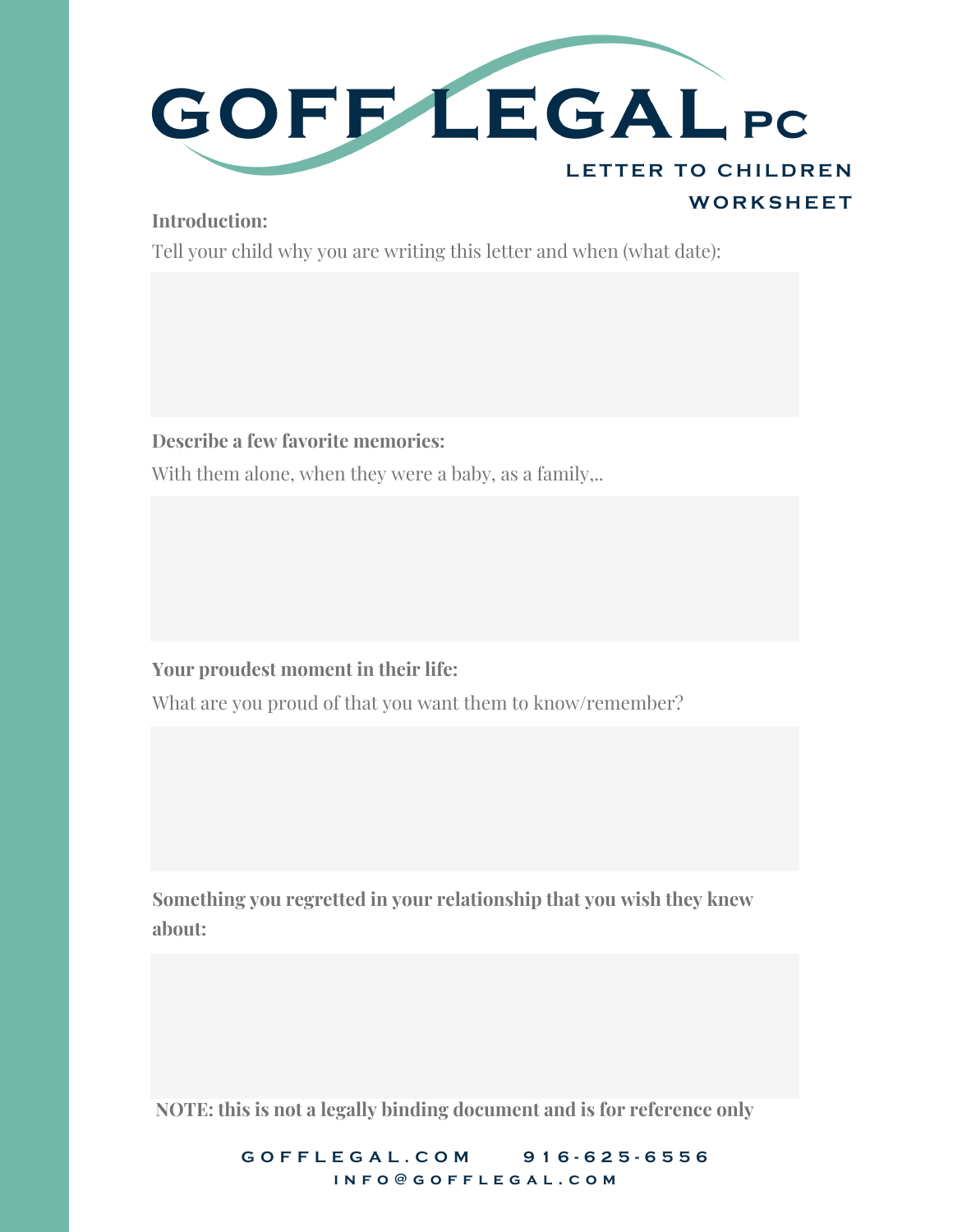

#### **Values you hope they will share with you:**

Family, honesty, connection. What values you want them to remember.

**What you wanted for them:** For their career, family, education, etc.

Could be funny, or silly, or something deeper. **Something they probably don't know about you:**

**What you want them to remember about you:**

**NOTE: this is not a legally binding document and is for reference only**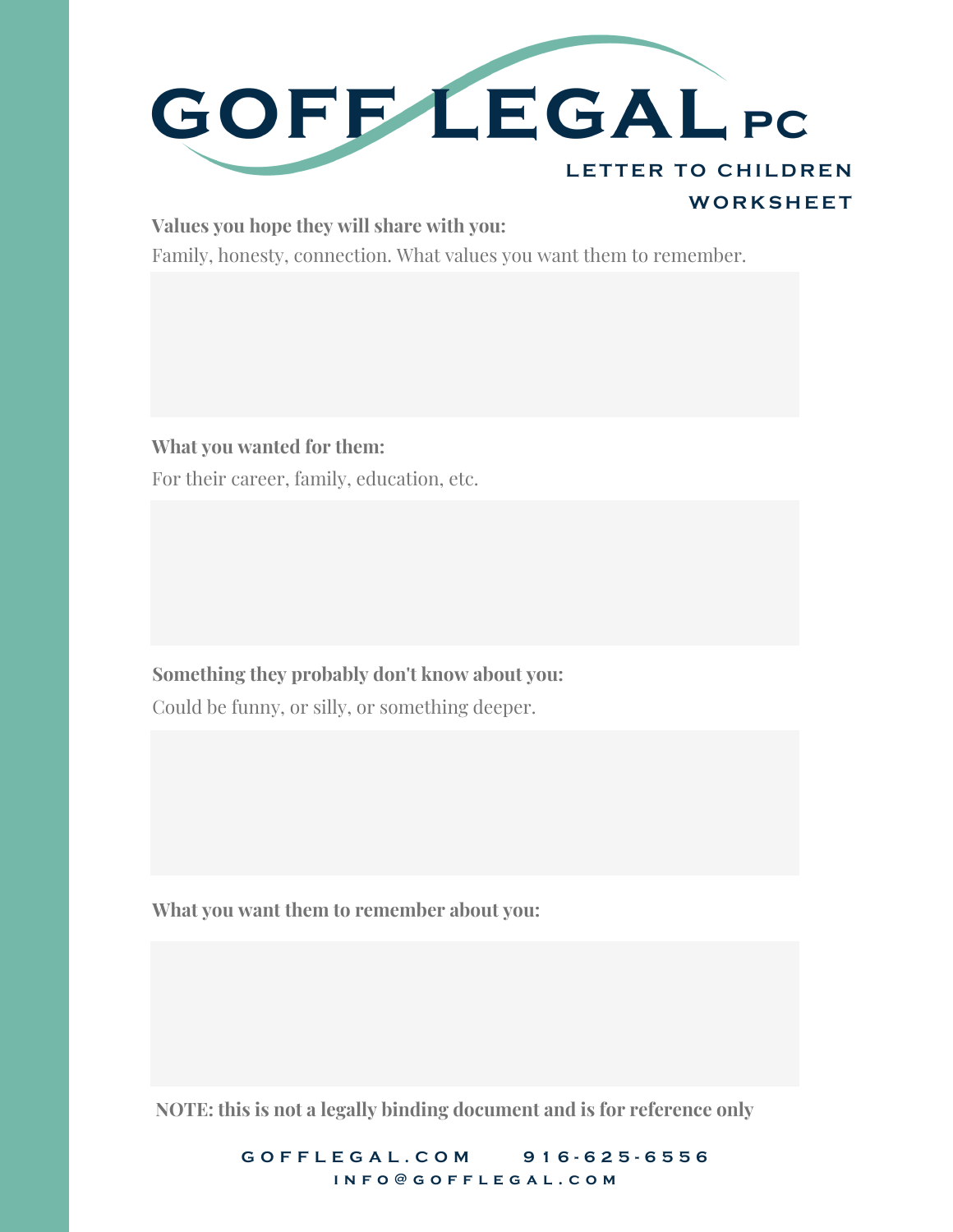

**Other comments/notes/memories:**

**Conclusion/Final words**

**Use this worksheet to think through some of the things you want to have for your child to read when you are gone. You might write it when they are young, so write a new letter every year or every few years as the letter will change as they (and you) do.**

**NOTE: this is not a legally binding document and is for reference only**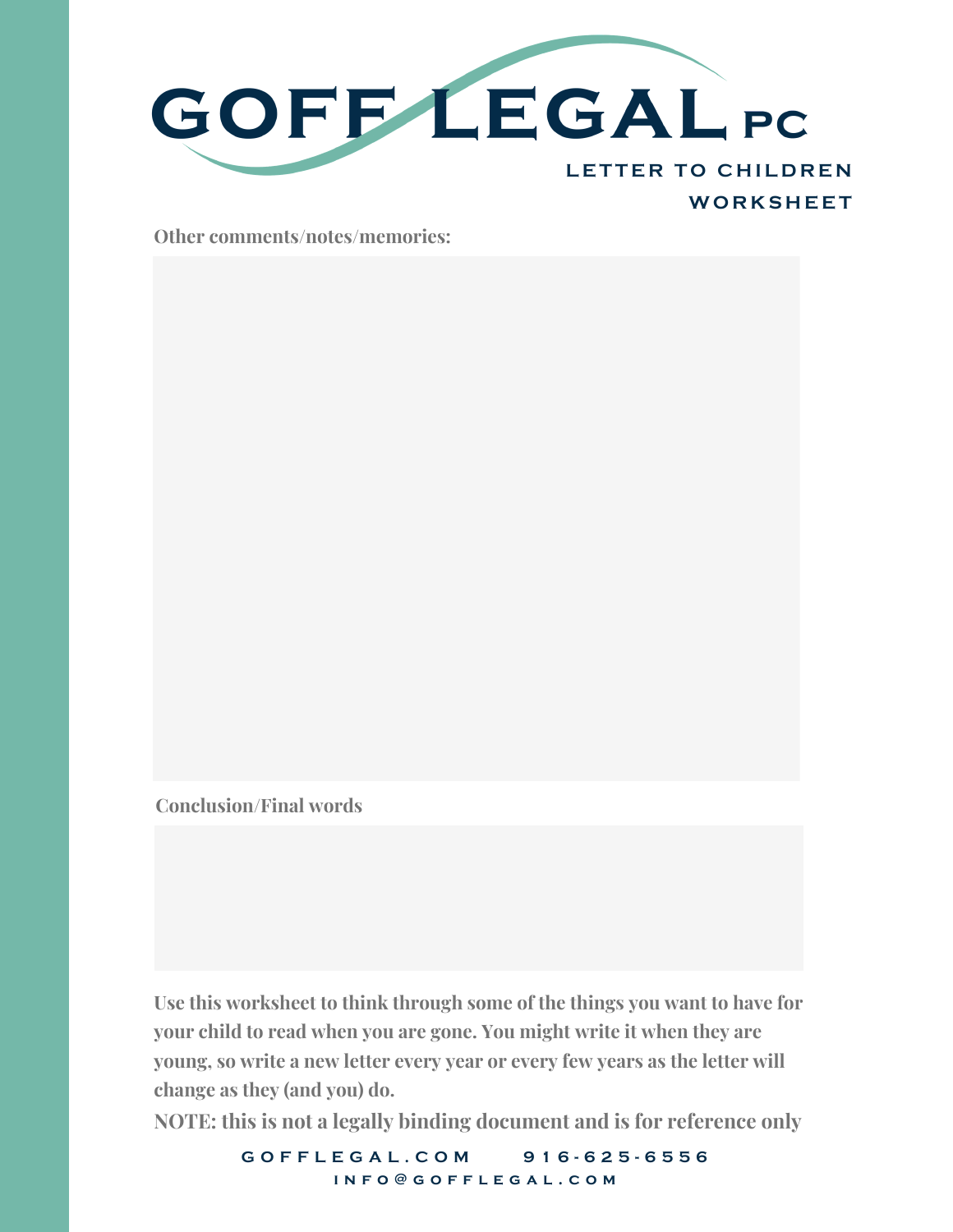

We highly recommend writing a letter (or letters) to the nominated guardians of your children. This is for several reasons:

- Your guardians will have more practical guidance if they are ever in the 1. position to serve as guardian; and
- The legally binding guardianship nominations often don't include this kind of 2. detail. Practically speaking, it isn't cost effective to have all of the details in your documents as you would have to update them every time something changed.

This worksheet is an outline of a place to start in explaining your *wishes* and *desires* for how your guardians will raise your children.

Please remember that your guardianship nominations will override this letter and that the court has the final determination on who is the guardian of your child's person.

This letter is simply to provide **guidance** to the guardians so they have more information about how you would raise your children.

**IMPORTANT:** Talk with the people you want to nominate *before* you sign your estate planning documents.

# **Child's Information:**

Address, phone number, email, etc.

# **Introduction to letter:**

Explain why you are writing this letter to the guardians.

**NOTE: this is not a legally binding document and is for reference only**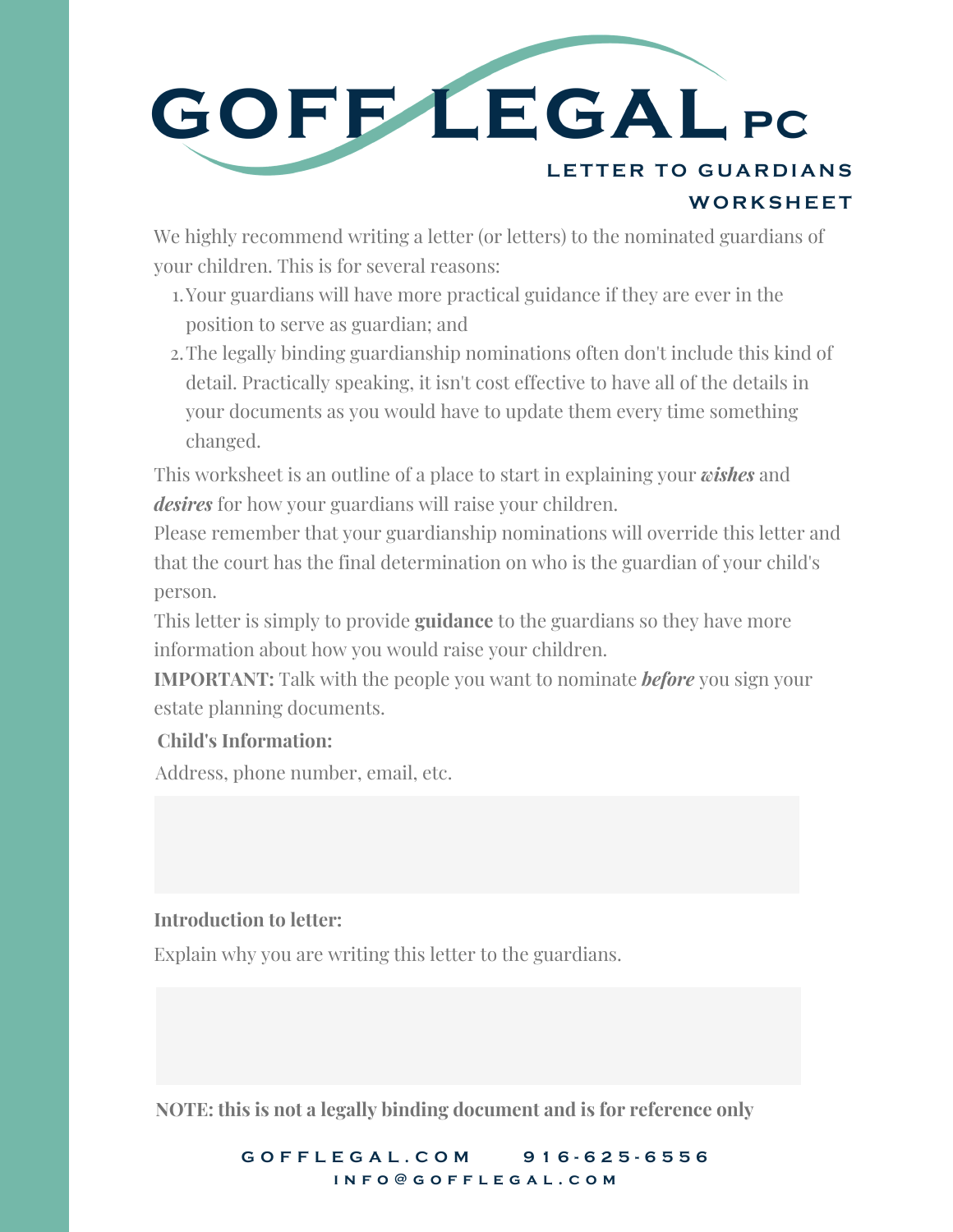

#### **Values you want them to instill in your child:**

Teamwork, kindness, taking responsibility for actions, etc.

### **Educational Goals:**

What is important to you, what do you think they should help prioritize? College, trade school, starting a business. Is there a specific school you think they would fit well at?

# **Non-Academic Activities:**

What sports should they play (or not play), what kinds of activities would you encourage? What about music, art, dance, science camp? Do you think they should get an after school job?

**NOTE: this is not a legally binding document and is for reference only**